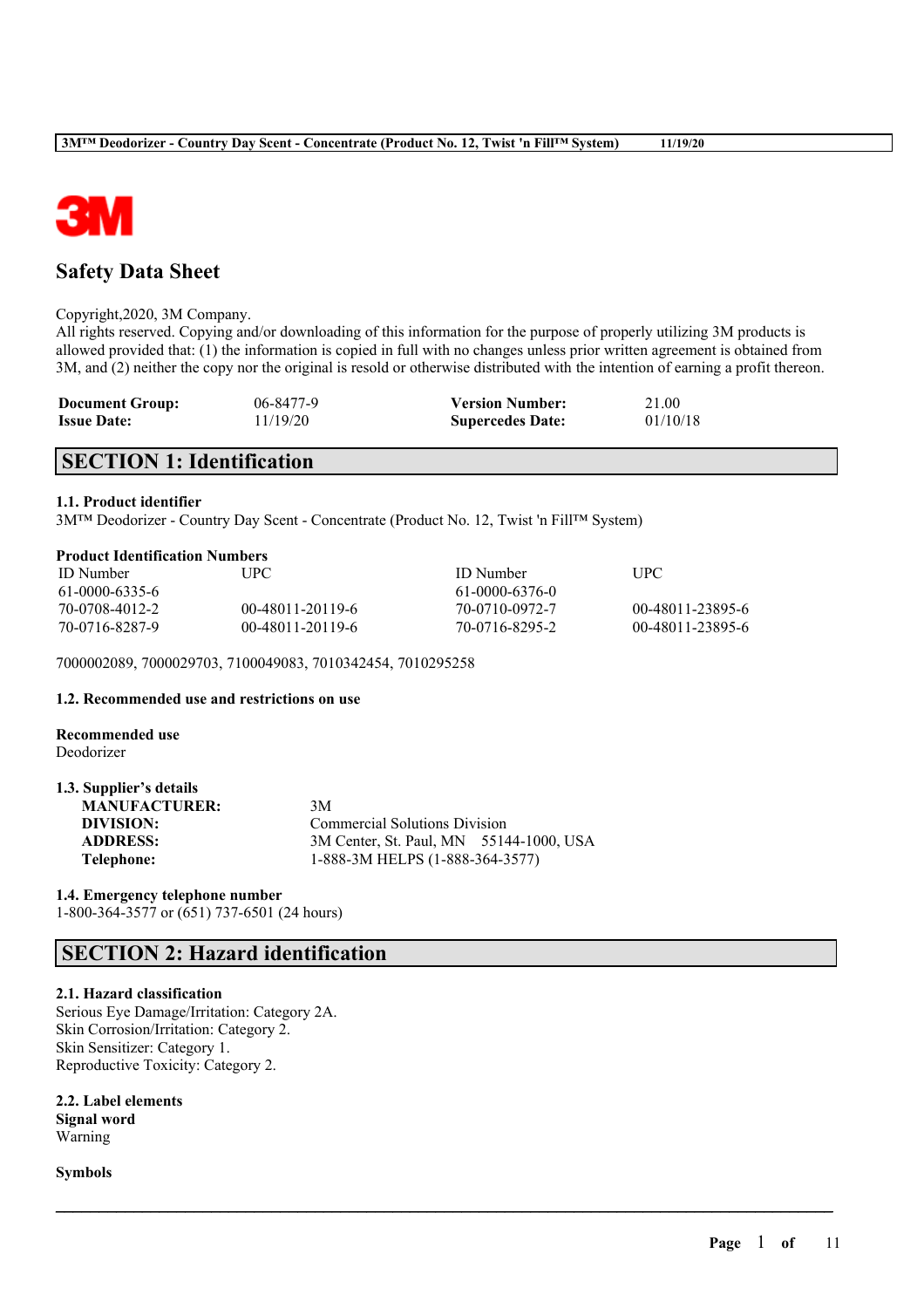Exclamation mark | Health Hazard |

#### **Pictograms**



**Hazard Statements** Causes serious eye irritation. Causes skin irritation. May cause an allergic skin reaction. Suspected of damaging fertility or the unborn child.

# **Precautionary Statements**

#### **Prevention:**

Obtain special instructions before use. Do not handle until all safety precautions have been read and understood. Avoid breathing dust/fume/gas/mist/vapors/spray. Wear protective gloves and eye/face protection. Wash thoroughly after handling. Contaminated work clothing must not be allowed out of the workplace.

#### **Response:**

IF IN EYES: Rinse cautiously with water for several minutes. Remove contact lenses, if present and easy to do. Continue rinsing.

If eye irritation persists: Get medical advice/attention. IF ON SKIN: Wash with plenty of soap and water. If skin irritation or rash occurs: Get medical advice/attention. Take off contaminated clothing and wash it before reuse. IF exposed or concerned: Get medical advice/attention.

### **Storage:**

Store locked up.

#### **Disposal:**

Dispose of contents/container in accordance with applicable local/regional/national/international regulations.

53% of the mixture consists of ingredients of unknown acute oral toxicity.

17% of the mixture consists of ingredients of unknown acute inhalation toxicity.

# **SECTION 3: Composition/information on ingredients**

| Ingredient                               | <b>C.A.S. No.</b> | $%$ by Wt                   |
|------------------------------------------|-------------------|-----------------------------|
| C8-10 Alcohols Ethyoxylated Propoxylated | 68603-25-8        | 60 Trade Secret *<br>$30 -$ |
| Polysorbate 20                           | 9005-64-5         | 15 - 40 Trade Secret *      |
| <b>WATER</b>                             | 7732-18-5         | 10 - 30 Trade Secret *      |
| FRAGRANCE (NJTSRN 004499600-6516)        | Trade Secret*     | 10 - 30 Trade Secret *      |
| Methoxyisopropanol                       | 107-98-2          | 3 - 7 Trade Secret *        |
| Diethyl Phthalate                        | 84-66-2           | $0.1 - 1.5$ Trade Secret *  |
| Acid Red 52                              | 3520-42-1         | $\leq$ 1 Trade Secret *     |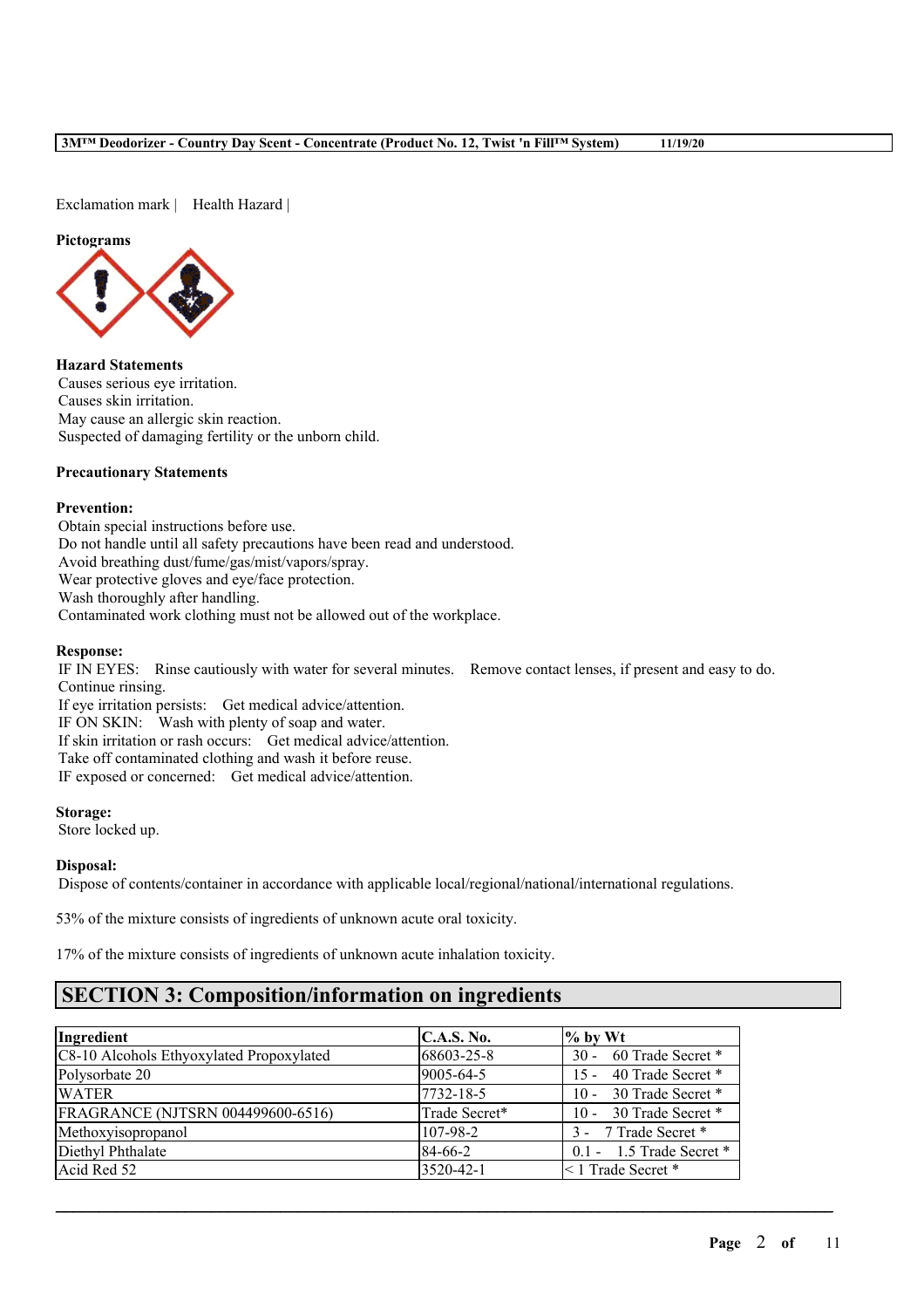| Acid<br>$\sec$ ret *<br>Violet<br>\_4h_<br>$\sim$<br>rade<br>$-66$<br>т.,<br>. |
|--------------------------------------------------------------------------------|
|--------------------------------------------------------------------------------|

NJTS or NJTSRN: New Jersey Trade Secret Registry Number.

\*The specific chemical identity and/or exact percentage (concentration) of this composition has been withheld as a trade secret.

# **SECTION 4: First aid measures**

#### **4.1. Description of first aid measures**

#### **Inhalation:**

Remove person to fresh air. If you feel unwell, get medical attention.

#### **Skin Contact:**

Immediately wash with soap and water. Remove contaminated clothing and wash before reuse. If signs/symptoms develop, get medical attention.

#### **Eye Contact:**

Immediately flush with large amounts of water. Remove contact lenses if easy to do. Continue rinsing. Get medical attention.

#### **If Swallowed:**

Rinse mouth. If you feel unwell, get medical attention.

### **4.2. Most important symptoms and effects, both acute and delayed**

See Section 11.1. Information on toxicological effects.

# **4.3. Indication of any immediate medical attention and special treatment required**

Not applicable.

# **SECTION 5: Fire-fighting measures**

## **5.1. Suitable extinguishing media**

Use a fire fighting agent suitable for the surrounding fire.

# **5.2. Special hazards arising from the substance or mixture**

None inherent in this product.

## **Hazardous Decomposition or By-Products**

**Substance Condition** Carbon dioxide During Combustion

Carbon monoxide During Combustion

**5.3. Special protective actions for fire-fighters**

No special protective actions for fire-fighters are anticipated.

# **SECTION 6: Accidental release measures**

## **6.1. Personal precautions, protective equipment and emergency procedures**

Evacuate area. Ventilate the area with fresh air. For large spill, or spills in confined spaces, provide mechanical ventilation to disperse or exhaust vapors, in accordance with good industrial hygiene practice. Refer to other sections of this SDS for information regarding physical and health hazards, respiratory protection, ventilation, and personal protective equipment.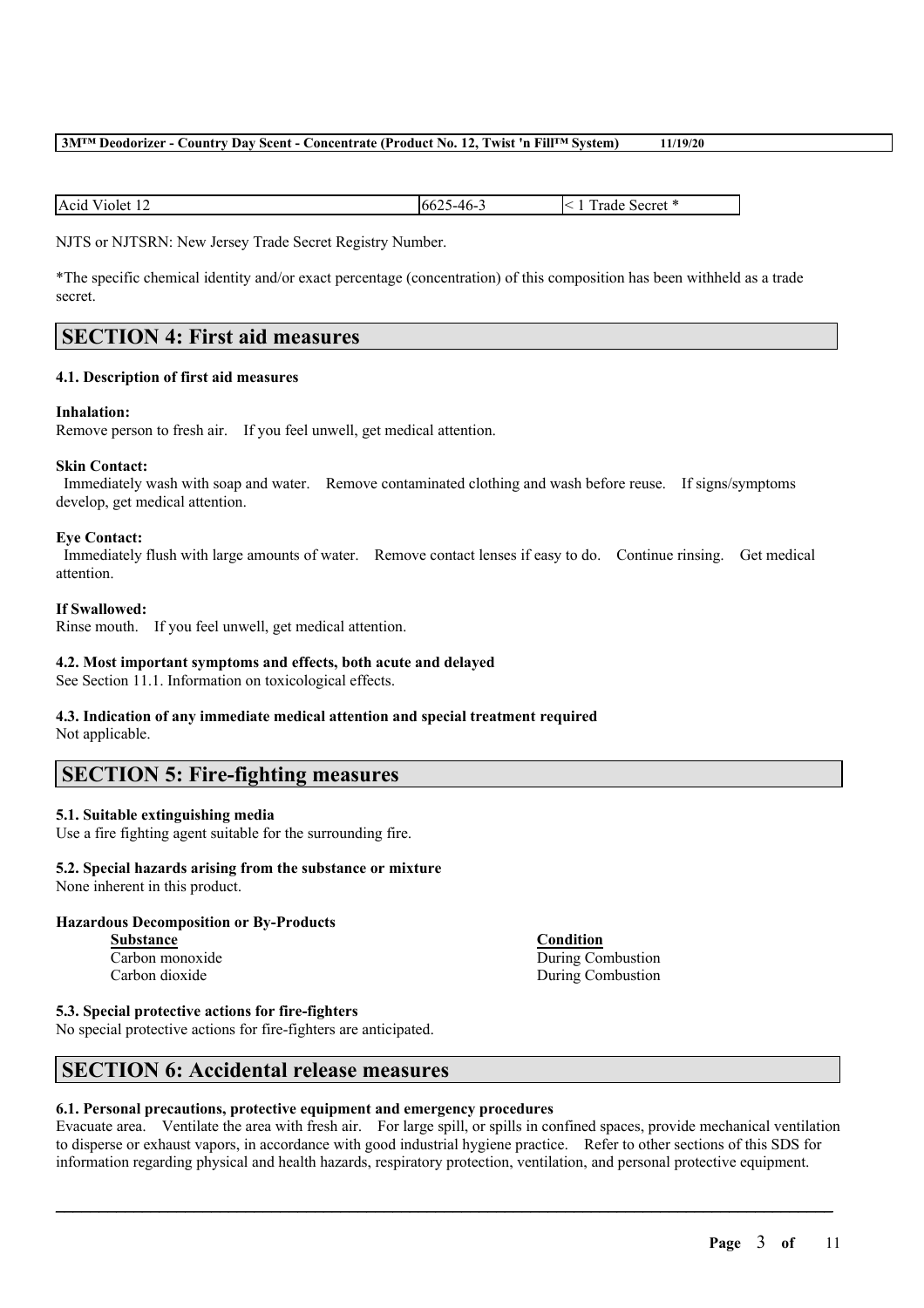#### **6.2. Environmental precautions**

Avoid release to the environment. For larger spills, cover drains and build dikes to prevent entry into sewer systems or bodies of water.

#### **6.3. Methods and material for containment and cleaning up**

Contain spill. Working from around the edges of the spill inward, cover with bentonite, vermiculite, or commercially available inorganic absorbent material. Mix in sufficient absorbent until it appears dry. Remember, adding an absorbent material does not remove a physical, health, or environmental hazard. Collect as much of the spilled material as possible. Place in a closed container approved for transportation by appropriate authorities. Clean up residue with water. Seal the container. Dispose of collected material as soon as possible in accordance with applicable local/regional/national/international regulations.

# **SECTION 7: Handling and storage**

## **7.1. Precautions for safe handling**

For industrial/occupational use only. Not for consumer sale or use. This product is not intended to be used without prior dilution as specified on the product label. Grounding or safety shoes with electrostatic dissipating soles (ESD) are not required with a chemical dispensing system. Keep out of reach of children. Do not handle until all safety precautions have been read and understood. Avoid breathing dust/fume/gas/mist/vapors/spray. Do not get in eyes, on skin, or on clothing. Do not eat, drink or smoke when using this product. Wash thoroughly after handling. Contaminated work clothing should not be allowed out of the workplace. Avoid release to the environment. Wash contaminated clothing before reuse. Avoid contact with oxidizing agents (eg. chlorine, chromic acid etc.) Use personal protective equipment (gloves, respirators, etc.) as required.

#### **7.2. Conditions for safe storage including any incompatibilities**

Store away from oxidizing agents.

# **SECTION 8: Exposure controls/personal protection**

#### **8.1. Control parameters**

#### **Occupational exposure limits**

If a component is disclosed in section 3 but does not appear in the table below, an occupational exposure limit is not available for the component.

| Ingredient         | <b>C.A.S. No.</b> | Agency       | Limit type                                                         | Additional Comments      |
|--------------------|-------------------|--------------|--------------------------------------------------------------------|--------------------------|
| Methoxyisopropanol | 107-98-2          | <b>ACGIH</b> | $\text{TWA:50 ppm};$ STEL:100 ppm $\text{AA}:$ Not class. as human |                          |
|                    |                   |              |                                                                    | l carcin                 |
| Diethyl Phthalate  | 84-66-2           | <b>ACGIH</b> | TWA:5mg/m3                                                         | IA4: Not class, as human |
|                    |                   |              |                                                                    | carcin                   |

ACGIH : American Conference of Governmental Industrial Hygienists

AIHA : American Industrial Hygiene Association

CMRG : Chemical Manufacturer's Recommended Guidelines

OSHA : United States Department of Labor - Occupational Safety and Health Administration

TWA: Time-Weighted-Average

STEL: Short Term Exposure Limit

CEIL: Ceiling

#### **8.2. Exposure controls**

#### **8.2.1. Engineering controls**

NOTE: When used with a chemical dispensing system as directed, special ventilation is not required. Use general dilution ventilation and/or local exhaust ventilation to control airborne exposures to below relevant Exposure Limits and/or control dust/fume/gas/mist/vapors/spray. If ventilation is not adequate, use respiratory protection equipment.

 $\mathcal{L}_\mathcal{L} = \mathcal{L}_\mathcal{L} = \mathcal{L}_\mathcal{L} = \mathcal{L}_\mathcal{L} = \mathcal{L}_\mathcal{L} = \mathcal{L}_\mathcal{L} = \mathcal{L}_\mathcal{L} = \mathcal{L}_\mathcal{L} = \mathcal{L}_\mathcal{L} = \mathcal{L}_\mathcal{L} = \mathcal{L}_\mathcal{L} = \mathcal{L}_\mathcal{L} = \mathcal{L}_\mathcal{L} = \mathcal{L}_\mathcal{L} = \mathcal{L}_\mathcal{L} = \mathcal{L}_\mathcal{L} = \mathcal{L}_\mathcal{L}$ 

## **8.2.2. Personal protective equipment (PPE)**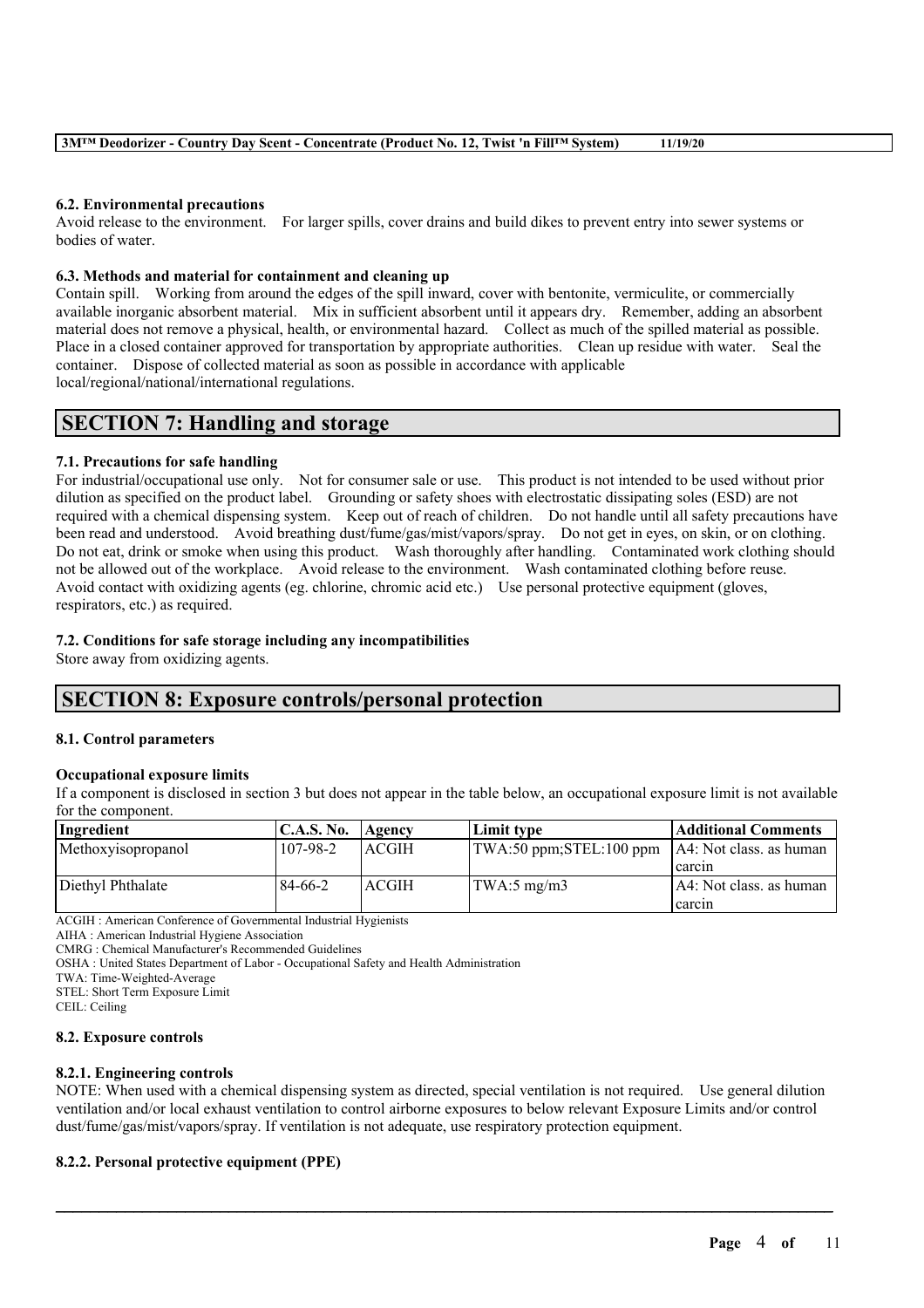#### **Eye/face protection**

NOTE: When used with a chemical dispensing system as directed, eye contact with the concentrate is not expected to occur. If the product is not used with a chemical dispensing system or if there is an accidental release, wear protective eye/face protection. Select and use eye/face protection to prevent contact based on the results of an exposure assessment. The following eye/face protection(s) are recommended: Indirect Vented Goggles

#### **Skin/hand protection**

NOTE: When used with a chemical dispensing system as directed, skin contact with the concentrate is not expected to occur. If product is not used with a chemical dispensing system or if there is an accidental release:

Select and use gloves and/or protective clothing approved to relevant local standards to prevent skin contact based on the results of an exposure assessment. Selection should be based on use factors such as exposure levels, concentration of the substance or mixture, frequency and duration, physical challenges such as temperature extremes, and other use conditions. Consult with your glove and/or protective clothing manufacturer for selection of appropriate compatible gloves/protective clothing.

Note: Nitrile gloves may be worn over polymer laminate gloves to improve dexterity. Gloves made from the following material(s) are recommended: Polymer laminate

If this product is used in a manner that presents a higher potential for exposure (eg. spraying, high splash potential etc.), then use of protective coveralls may be necessary.

If product is not used with a chemical dispensing system or if there is an accidental release:

Select and use body protection to prevent contact based on the results of an exposure assessment. The following protective clothing material(s) are recommended:

Apron - polymer laminate

# **Respiratory protection**

NOTE: When used with a chemical dispensing system as directed, respiratory protection is not required.

If product is not used with a chemical dispensing system or if there is an accidental release:

An exposure assessment may be needed to decide if a respirator is required. If a respirator is needed, use respirators as part of a full respiratory protection program. Based on the results of the exposure assessment, select

 $\mathcal{L}_\mathcal{L} = \mathcal{L}_\mathcal{L} = \mathcal{L}_\mathcal{L} = \mathcal{L}_\mathcal{L} = \mathcal{L}_\mathcal{L} = \mathcal{L}_\mathcal{L} = \mathcal{L}_\mathcal{L} = \mathcal{L}_\mathcal{L} = \mathcal{L}_\mathcal{L} = \mathcal{L}_\mathcal{L} = \mathcal{L}_\mathcal{L} = \mathcal{L}_\mathcal{L} = \mathcal{L}_\mathcal{L} = \mathcal{L}_\mathcal{L} = \mathcal{L}_\mathcal{L} = \mathcal{L}_\mathcal{L} = \mathcal{L}_\mathcal{L}$ 

from the following respirator type(s) to reduce inhalation exposure:

Half facepiece or full facepiece air-purifying respirator suitable for organic vapors and particulates

For questions about suitability for a specific application, consult with your respirator manufacturer.

# **SECTION 9: Physical and chemical properties**

#### **9.1. Information on basic physical and chemical properties**

| Appearance                       |                          |
|----------------------------------|--------------------------|
| <b>Physical state</b>            | Liquid                   |
| Color                            | Dark Red                 |
| <b>Specific Physical Form:</b>   | Liquid                   |
| Odor                             | <b>Strong Floral</b>     |
| <b>Odor threshold</b>            | No Data Available        |
| рH                               | $6.5 - 8.5$              |
| <b>Melting point</b>             | Not Applicable           |
| <b>Boiling Point</b>             | Approximately $> 212$ °F |
| <b>Flash Point</b>               | No flash point           |
| <b>Evaporation rate</b>          | No Data Available        |
| <b>Flammability (solid, gas)</b> | Not Applicable           |
| <b>Flammable Limits(LEL)</b>     | No Data Available        |
|                                  |                          |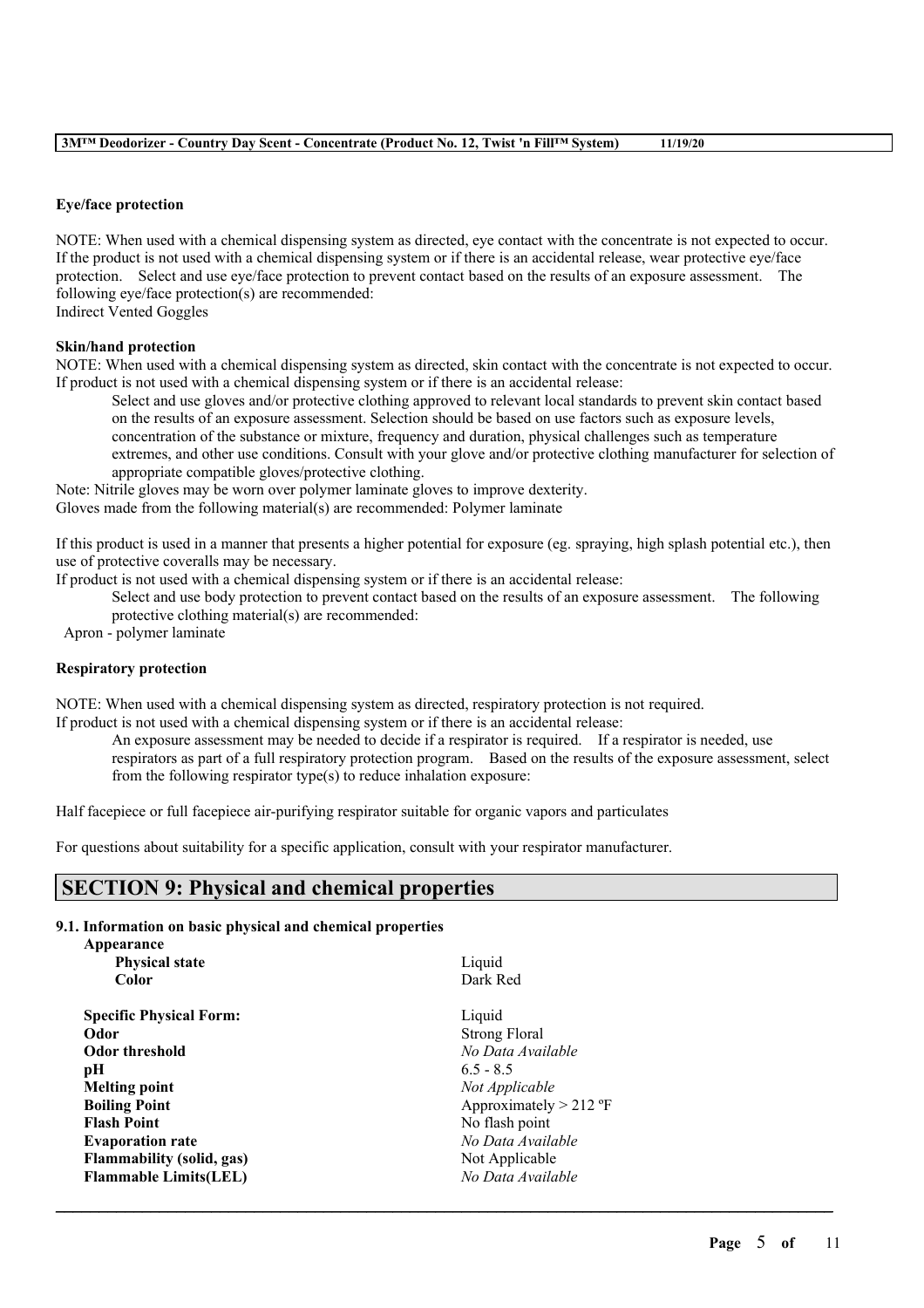| <b>Flammable Limits(UEL)</b>           | No Data Available                                                   |  |  |
|----------------------------------------|---------------------------------------------------------------------|--|--|
| <b>Vapor Pressure</b>                  | $\leq$ 27 psia [@ 131 °F]                                           |  |  |
| <b>Vapor Density</b>                   | No Data Available                                                   |  |  |
| <b>Density</b>                         | No Data Available                                                   |  |  |
| <b>Specific Gravity</b>                | $[RefStd:WATER=1]$                                                  |  |  |
| <b>Solubility in Water</b>             | Complete                                                            |  |  |
| Solubility- non-water                  | No Data Available                                                   |  |  |
| Partition coefficient: n-octanol/water | No Data Available                                                   |  |  |
| <b>Autoignition temperature</b>        | No Data Available                                                   |  |  |
| <b>Decomposition temperature</b>       | No Data Available                                                   |  |  |
| <b>Viscosity</b>                       | $\leq 100$ centipoise                                               |  |  |
| <b>Volatile Organic Compounds</b>      | 10 - 15 % weight [ <i>Test Method:calculated per CARB title 2</i> ] |  |  |
| VOC Less H2O & Exempt Solvents         | 150 - 200 g/l [Test Method: calculated per CARB title 2]            |  |  |

# **SECTION 10: Stability and reactivity**

## **10.1. Reactivity**

This material may be reactive with certain agents under certain conditions - see the remaining headings in this section.

# **10.2. Chemical stability**

Stable.

# **10.3. Possibility of hazardous reactions**

Hazardous polymerization will not occur.

#### **10.4. Conditions to avoid** None known.

# **10.5. Incompatible materials**

Strong oxidizing agents

## **10.6. Hazardous decomposition products**

**Substance Condition**

None known.

Refer to section 5.2 for hazardous decomposition products during combustion.

# **SECTION 11: Toxicological information**

The information below may not be consistent with the material classification in Section 2 if specific ingredient **classifications are mandated by a competent authority. In addition, toxicological data on ingredients may not be** reflected in the material classification and/or the signs and symptoms of exposure, because an ingredient may be present below the threshold for labeling, an ingredient may not be available for exposure, or the data may not be **relevant to the material as a whole.**

**11.1. Information on Toxicological effects**

**Signs and Symptoms of Exposure**

Based on test data and/or information on the components, this material may produce the following health effects:

## **Inhalation:**

Respiratory Tract Irritation: Signs/symptoms may include cough, sneezing, nasal discharge, headache, hoarseness, and nose and throat pain.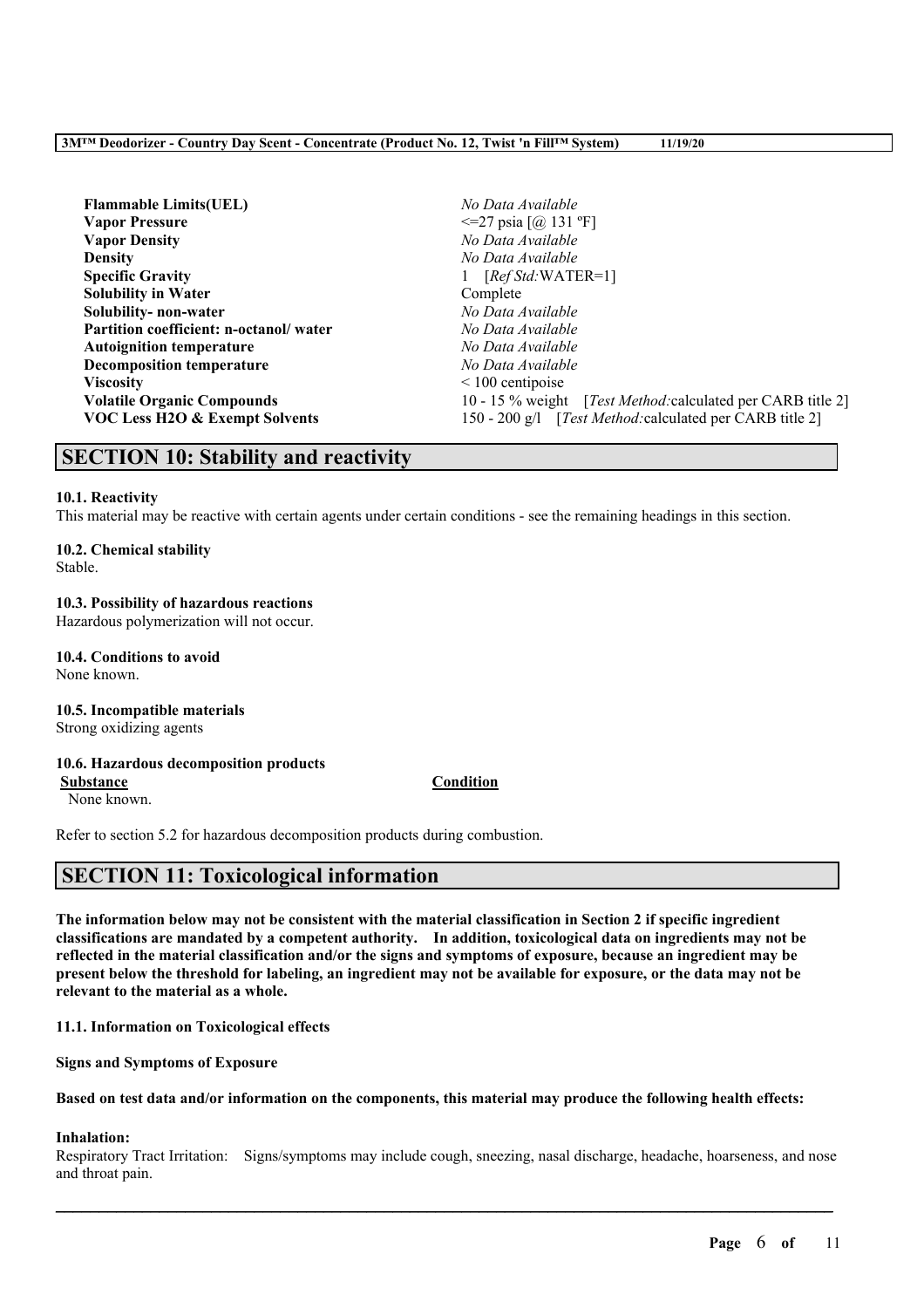#### **Skin Contact:**

Skin Irritation: Signs/symptoms may include localized redness, swelling, itching, dryness, cracking, blistering, and pain. Allergic Skin Reaction (non-photo induced): Signs/symptoms may include redness, swelling, blistering, and itching.

#### **Eye Contact:**

Severe Eye Irritation: Signs/symptoms may include significant redness, swelling, pain, tearing, cloudy appearance of the cornea, and impaired vision.

#### **Ingestion:**

Gastrointestinal Irritation: Signs/symptoms may include abdominal pain, stomach upset, nausea, vomiting and diarrhea.

#### **Additional Health Effects:**

#### **Reproductive/Developmental Toxicity:**

Contains a chemical or chemicals which can cause birth defects or other reproductive harm.

#### **Toxicological Data**

If a component is disclosed in section 3 but does not appear in a table below, either no data are available for that endpoint or the data are not sufficient for classification.

#### **Acute Toxicity**

| Name               | Route       | <b>Species</b> | Value                                             |
|--------------------|-------------|----------------|---------------------------------------------------|
| Overall product    | Inhalation- |                | No data available; calculated ATE > 50 mg/l       |
|                    | Vapor(4 hr) |                |                                                   |
| Overall product    | Ingestion   |                | No data available; calculated $ATE > 5,000$ mg/kg |
| Polysorbate 20     | Ingestion   | Hamster        | LD50<br>$18,000$ mg/kg                            |
| Polysorbate 20     | Dermal      | Professio      | LD50 estimated to be $> 5,000$ mg/kg              |
|                    |             | nal            |                                                   |
|                    |             | judgeme        |                                                   |
|                    |             | nt             |                                                   |
| Polysorbate 20     | Inhalation- | Rat            | $LC50 > 5.1$ mg/l                                 |
|                    | Dust/Mist   |                |                                                   |
|                    | (4 hours)   |                |                                                   |
| Methoxyisopropanol | Dermal      | Rabbit         | LD50<br>11,000-13,800 mg/kg                       |
| Methoxyisopropanol | Inhalation- | Rat            | $56 \text{ mg/l}$<br>LC50                         |
|                    | Vapor (4    |                |                                                   |
|                    | hours)      |                |                                                   |
| Methoxyisopropanol | Ingestion   | Rat            | $6,100$ mg/kg<br>LD50                             |
| Diethyl Phthalate  | Dermal      | Rat            | LD50<br>$11,200 \text{ mg/kg}$                    |
| Diethyl Phthalate  | Inhalation- | Rat            | $LC50 > 6.9$ mg/l                                 |
|                    | Dust/Mist   |                |                                                   |
|                    | (4 hours)   |                |                                                   |
| Diethyl Phthalate  | Ingestion   | Rat            | LD50<br>$8,200$ mg/kg                             |

 $ATE = acute$  toxicity estimate

## **Skin Corrosion/Irritation**

| Name               | <b>Species</b> | Value              |
|--------------------|----------------|--------------------|
|                    |                |                    |
| Polysorbate 20     | Rabbit         | Minimal irritation |
| Methoxyisopropanol | Not            | Minimal irritation |
|                    | available      |                    |
| Diethyl Phthalate  | Rabbit         | Minimal irritation |

#### **Serious Eye Damage/Irritation**

| Name               | <b>Species</b> | Value                     |
|--------------------|----------------|---------------------------|
|                    |                |                           |
| Polysorbate 20     | Rabbit         | No significant irritation |
| Methoxyisopropanol | Not            | Mild irritant             |
|                    | available      |                           |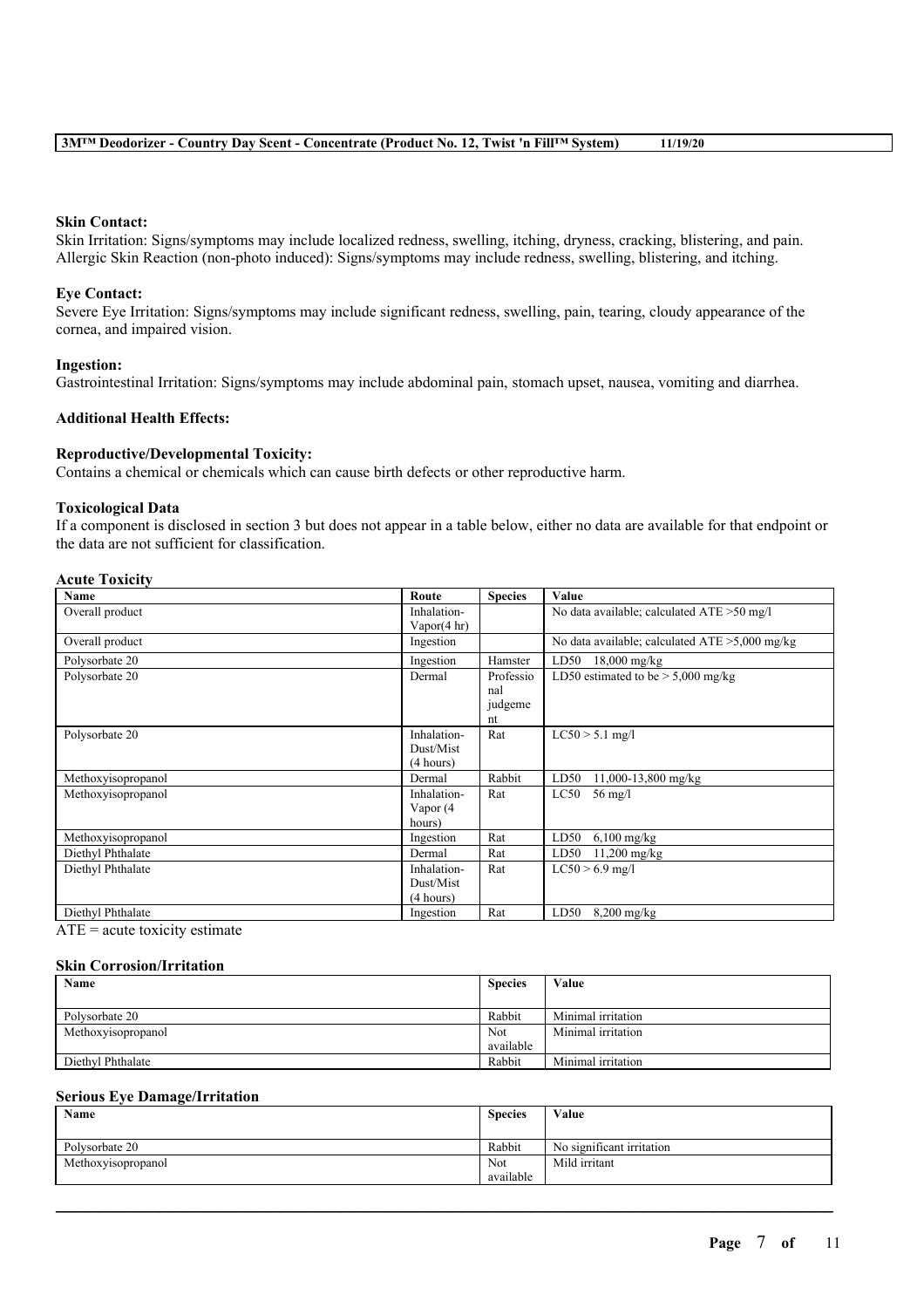| <b></b><br>Phthalat<br>nethy | .abbit<br>к | $ -$<br>rıtant<br>M1C |
|------------------------------|-------------|-----------------------|

# **Skin Sensitization**

| Name               | <b>Species</b> | Value          |
|--------------------|----------------|----------------|
| Polysorbate 20     | Guinea         | Not classified |
|                    | pig            |                |
| Methoxyisopropanol | Guinea         | Not classified |
|                    | pig            |                |
| Diethyl Phthalate  | Human          | Not classified |
|                    | and            |                |
|                    | animal         |                |

#### **Respiratory Sensitization**

For the component/components, either no data are currently available or the data are not sufficient for classification.

## **Germ Cell Mutagenicity**

| Name               | Route    | Value                                          |
|--------------------|----------|------------------------------------------------|
|                    |          |                                                |
| Polysorbate 20     | In Vitro | Not mutagenic                                  |
| Methoxyisopropanol | In Vitro | Not mutagenic                                  |
| Diethyl Phthalate  | In Vitro | Some positive data exist, but the data are not |
|                    |          | sufficient for classification                  |

## **Carcinogenicity**

| Name               | Route      | <b>Species</b> | Value                                          |
|--------------------|------------|----------------|------------------------------------------------|
| Methoxyisopropanol | Inhalation | Multiple       | Some positive data exist, but the data are not |
|                    |            | animal         | sufficient for classification                  |
|                    |            | species        |                                                |
| Diethyl Phthalate  | Dermal     | Mouse          | Some positive data exist, but the data are not |
|                    |            |                | sufficient for classification                  |

# **Reproductive Toxicity**

## **Reproductive and/or Developmental Effects**

| Name               | Route      | Value                                  | <b>Species</b> | <b>Test Result</b>              | <b>Exposure</b><br><b>Duration</b> |
|--------------------|------------|----------------------------------------|----------------|---------------------------------|------------------------------------|
| Polysorbate 20     | Ingestion  | Not classified for development         | Rat            | <b>NOAEL 500</b><br>mg/kg/day   | during<br>organogenesi<br>S        |
| Methoxyisopropanol | Inhalation | Not classified for male reproduction   | Rat            | <b>NOAEL 11</b><br>mg/l         | 2 generation                       |
| Methoxyisopropanol | Ingestion  | Not classified for female reproduction | Mouse          | <b>NOAEL 3,328</b><br>mg/kg/day | 2 generation                       |
| Methoxyisopropanol | Inhalation | Not classified for female reproduction | Rat            | NOAEL 3.7<br>mg/l               | 2 generation                       |
| Methoxyisopropanol | Ingestion  | Not classified for male reproduction   | Mouse          | <b>NOAEL 3,328</b><br>mg/kg     | 2 generation                       |
| Methoxyisopropanol | Ingestion  | Not classified for development         | Rat            | <b>NOAEL 370</b><br>mg/kg       | during<br>gestation                |
| Methoxyisopropanol | Inhalation | Not classified for development         | Rat            | NOAEL 3.7<br>mg/l               | 2 generation                       |
| Diethyl Phthalate  | Ingestion  | Not classified for female reproduction | Mouse          | <b>NOAEL 1,625</b><br>mg/kg/day | 2 generation                       |
| Diethyl Phthalate  | Ingestion  | Not classified for male reproduction   | Rat            | <b>NOAEL 1,625</b><br>mg/kg     | 2 generation                       |
| Diethyl Phthalate  | Ingestion  | Not classified for development         | Rat            | <b>NOAEL 1,900</b><br>mg/kg/day | during<br>organogenesi<br>s        |

# **Target Organ(s)**

| <b>Specific Target Organ Toxicity - single exposure</b> |       |                 |       |         |                    |          |
|---------------------------------------------------------|-------|-----------------|-------|---------|--------------------|----------|
| Name                                                    | Route | Target Organ(s) | Value | Species | <b>Test Result</b> | Exposure |
|                                                         |       |                 |       |         |                    |          |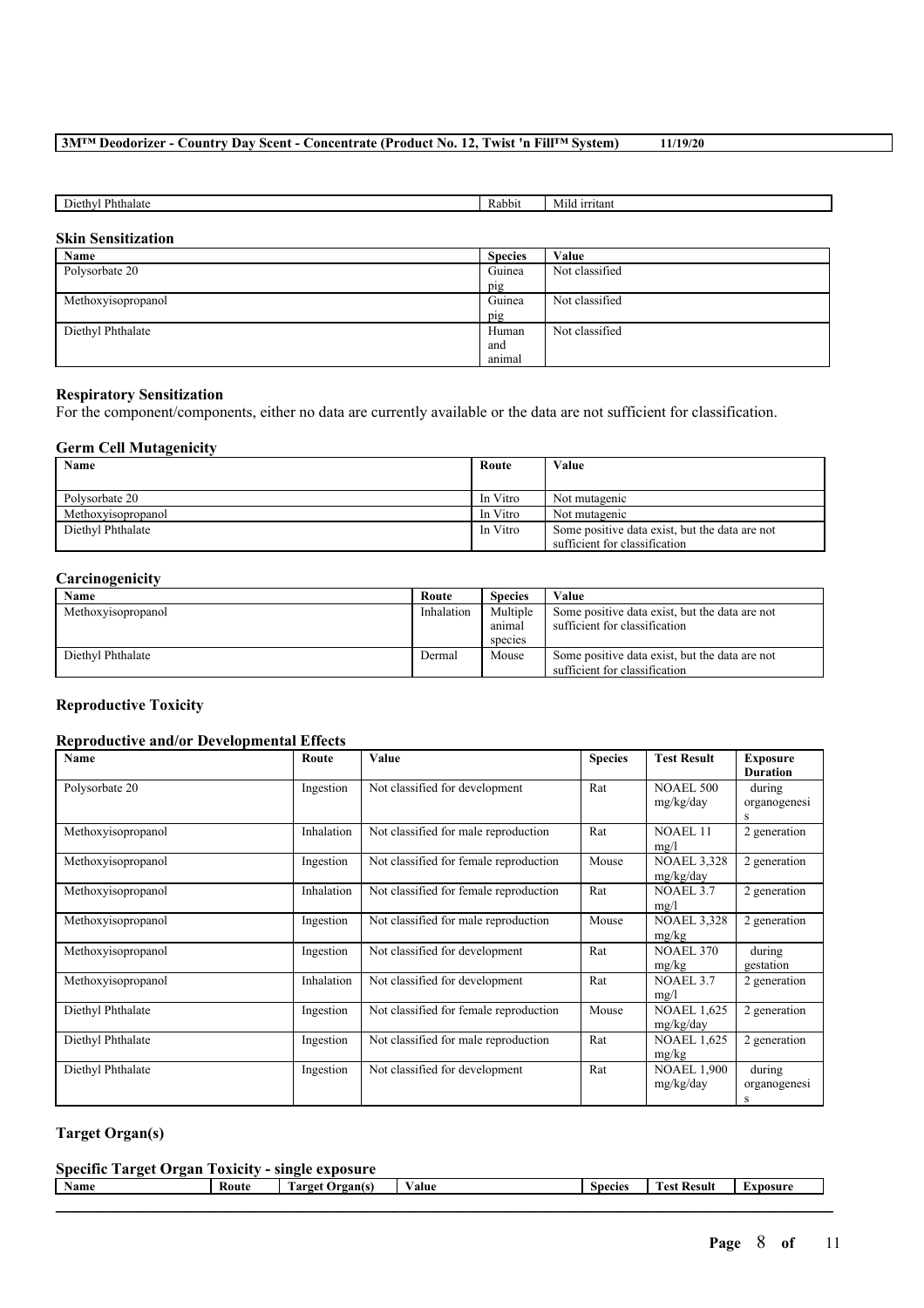|                    |            |                   |                         |        |                  | <b>Duration</b> |
|--------------------|------------|-------------------|-------------------------|--------|------------------|-----------------|
| Methoxyisopropanol | Dermal     | central nervous   | Not classified          | Rabbit | <b>NOAEL</b>     | 3 weeks         |
|                    |            | system depression |                         |        | $.800$ mg/kg     |                 |
| Methoxyisopropanol | Inhalation | central nervous   | May cause drowsiness or | Human  | <b>NOAEL Not</b> |                 |
|                    |            | system depression | dizziness               |        | available        |                 |

# **Specific Target Organ Toxicity - repeated exposure**

| Name               | Route      | <b>Target Organ(s)</b>                                                                                                                                                         | Value                                                                              | <b>Species</b> | <b>Test Result</b>                 | <b>Exposure</b><br><b>Duration</b> |
|--------------------|------------|--------------------------------------------------------------------------------------------------------------------------------------------------------------------------------|------------------------------------------------------------------------------------|----------------|------------------------------------|------------------------------------|
| Polysorbate 20     | Ingestion  | heart   endocrine<br>system  <br>gastrointestinal tract<br>hematopoietic<br>system   liver  <br>muscles   nervous<br>system   kidney<br>and/or bladder  <br>respiratory system | Not classified                                                                     | Rat            | NOAEL<br>2,000<br>mg/kg/day        | 2 years                            |
| Methoxyisopropanol | Dermal     | kidney and/or<br>bladder                                                                                                                                                       | Not classified                                                                     | Rabbit         | <b>NOAEL</b><br>1,800<br>mg/kg/day | 13 weeks                           |
| Methoxyisopropanol | Dermal     | hematopoietic<br>system                                                                                                                                                        | Not classified                                                                     | Rabbit         | <b>NOAEL</b><br>1,000<br>mg/kg/day | 3 weeks                            |
| Methoxyisopropanol | Inhalation | kidney and/or<br>bladder                                                                                                                                                       | Not classified                                                                     | Rat            | <b>NOAEL 3.7</b><br>mg/l           | 13 weeks                           |
| Methoxyisopropanol | Inhalation | liver                                                                                                                                                                          | Not classified                                                                     | Rat            | <b>NOAEL 11</b><br>mg/l            | 13 weeks                           |
| Methoxyisopropanol | Inhalation | hematopoietic<br>system                                                                                                                                                        | Not classified                                                                     | Rat            | <b>NOAEL 2.2</b><br>mg/l           | 10 days                            |
| Methoxyisopropanol | Ingestion  | liver                                                                                                                                                                          | Some positive data exist, but the<br>data are not sufficient for<br>classification | Rat            | <b>NOAEL 920</b><br>mg/kg/day      | 13 weeks                           |
| Methoxyisopropanol | Ingestion  | kidney and/or<br>bladder                                                                                                                                                       | Not classified                                                                     | Rat            | <b>NOAEL 920</b><br>mg/kg/day      | 13 weeks                           |
| Diethyl Phthalate  | Dermal     | skin                                                                                                                                                                           | Not classified                                                                     | Rat            | <b>NOAEL 855</b><br>mg/kg/day      | 2 years                            |
| Diethyl Phthalate  | Dermal     | liver   kidney and/or<br>bladder                                                                                                                                               | Not classified                                                                     | Rat            | <b>NOAEL 855</b><br>mg/kg          | 2 years                            |
| Diethyl Phthalate  | Dermal     | heart                                                                                                                                                                          | Not classified                                                                     | Rat            | <b>NOAEL 855</b><br>mg/kg/day      | 2 years                            |
| Diethyl Phthalate  | Dermal     | gastrointestinal tract<br>nervous system  <br>respiratory system                                                                                                               | Not classified                                                                     | Rat            | <b>NOAEL 855</b><br>mg/kg          | 2 years                            |
| Diethyl Phthalate  | Ingestion  | heart                                                                                                                                                                          | Not classified                                                                     | Rat            | <b>NOAEL</b><br>3,710<br>mg/kg/day | 16 weeks                           |
| Diethyl Phthalate  | Ingestion  | nervous system  <br>kidney and/or<br>bladder                                                                                                                                   | Not classified                                                                     | Rat            | <b>NOAEL</b><br>3,710 mg/kg        | 16 weeks                           |
| Diethyl Phthalate  | Ingestion  | hematopoietic<br>system                                                                                                                                                        | Not classified                                                                     | Rat            | <b>NOAEL</b><br>3,160 mg/kg        | 6 weeks                            |
| Diethyl Phthalate  | Ingestion  | liver                                                                                                                                                                          | Not classified                                                                     | Rat            | <b>NOAEL</b><br>1,753 mg/kg        | 3 weeks                            |
| Diethyl Phthalate  | Ingestion  | endocrine system                                                                                                                                                               | Not classified                                                                     | Rat            | <b>NOAEL</b><br>3,710<br>mg/kg/day | 16 weeks                           |
| Diethyl Phthalate  | Ingestion  | muscles  <br>respiratory system                                                                                                                                                | Not classified                                                                     | Rat            | <b>NOAEL</b><br>$3,710$ mg/kg      | 16 weeks                           |

#### **Aspiration Hazard**

For the component/components, either no data are currently available or the data are not sufficient for classification.

Please contact the address or phone number listed on the first page of the SDS for additional toxicological information **on this material and/or its components.**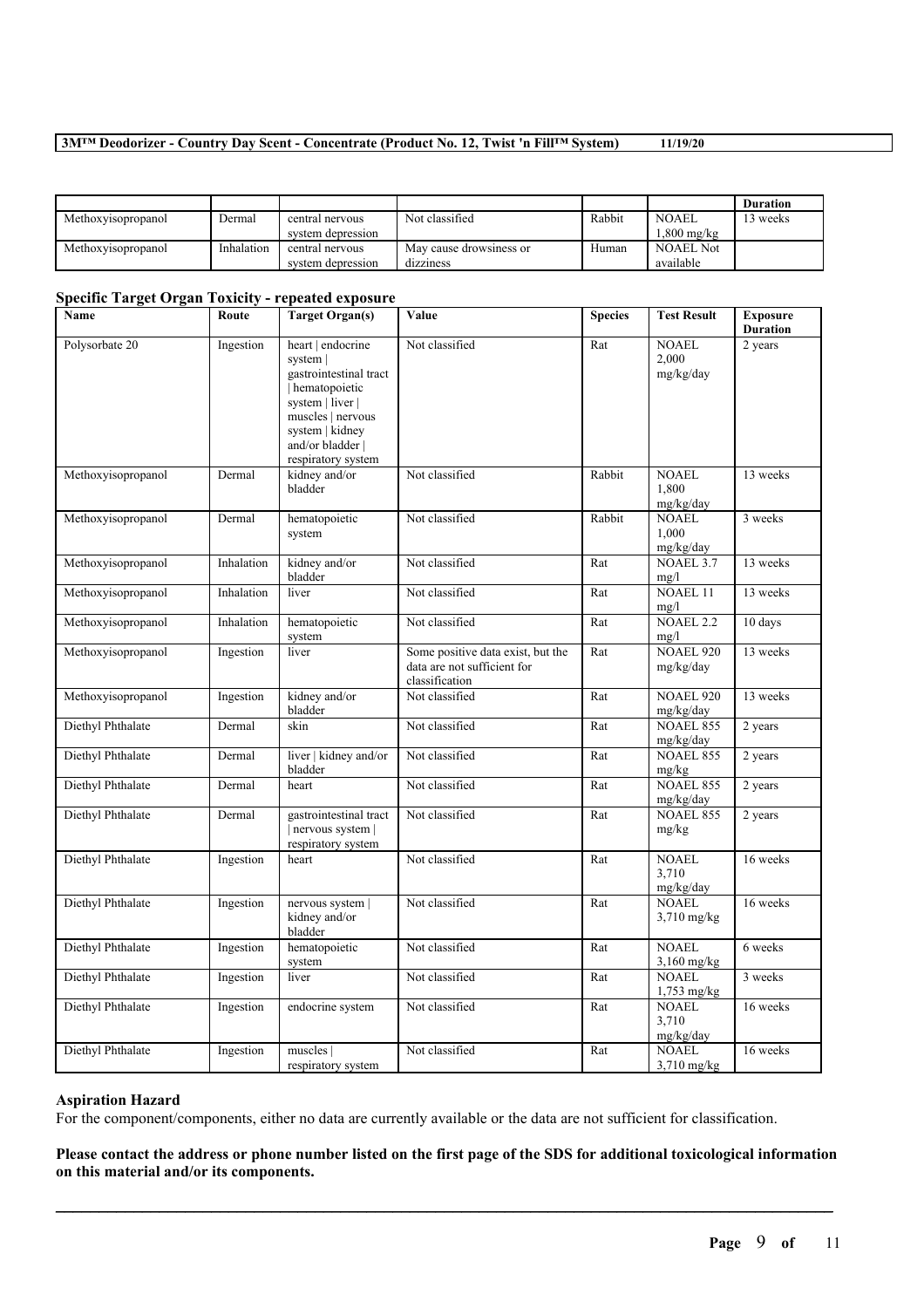# **SECTION 12: Ecological information**

# **Ecotoxicological information**

Please contact the address or phone number listed on the first page of the SDS for additional ecotoxicological information on this material and/or its components.

# **Chemical fate information**

Please contact the address or phone number listed on the first page of the SDS for additional chemical fate information on this material and/or its components.

# **SECTION 13: Disposal considerations**

## **13.1. Disposal methods**

Dispose of contents/ container in accordance with the local/regional/national/international regulations.

Dispose of waste product in a permitted industrial waste facility. As a disposal alternative, incinerate in a permitted waste incineration facility. Proper destruction may require the use of additional fuel during incineration processes. Empty drums/barrels/containers used for transporting and handling hazardous chemicals (chemical substances/mixtures/preparations classified as Hazardous as per applicable regulations) shall be considered, stored, treated  $\&$  disposed of as hazardous wastes unless otherwise defined by applicable waste regulations. Consult with the respective regulating authorities to determine the available treatment and disposal facilities.

**EPA Hazardous Waste Number (RCRA):** Not regulated

# **SECTION 14: Transport Information**

For Transport Information, please visit http://3M.com/Transportinfo or call 1-800-364-3577 or 651-737-6501.

# **SECTION 15: Regulatory information**

# **15.1. US Federal Regulations**

Contact 3M for more information.

# **EPCRA 311/312 Hazard Classifications:**

| EPUKA 311/312 Hazaru Ulassifications:                               |
|---------------------------------------------------------------------|
| <b>Physical Hazards</b>                                             |
| Not applicable                                                      |
|                                                                     |
| <b>Health Hazards</b>                                               |
| Reproductive toxicity                                               |
| Respiratory or Skin Sensitization                                   |
| $\alpha$ . The same second second second second technology $\alpha$ |

Serious eye damage or eye irritation Skin Corrosion or Irritation

# **15.2. State Regulations**

Contact 3M for more information.

# **15.3. Chemical Inventories**

The components of this product are in compliance with the new substance notification requirements of CEPA.

The components of this material are in compliance with the China "Measures on Environmental Management of New